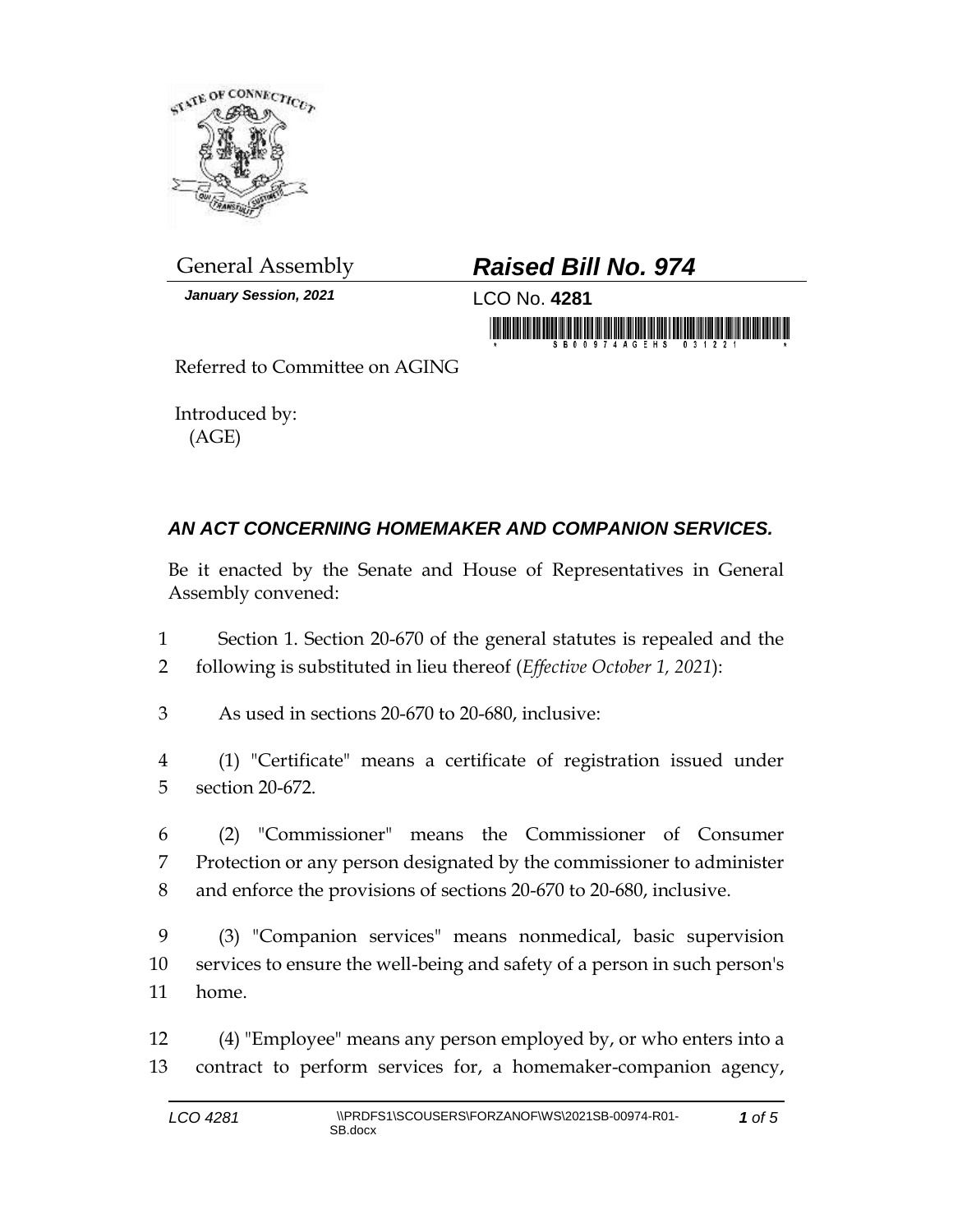including, but not limited to, temporary employees, pool employees and persons treated by such agency as independent contractors.

 (5) "Comprehensive background check" means a background investigation of a prospective employee performed by a homemaker-18 companion agency or a registry, that includes: (A) A review of any 19 application materials prepared or requested by the agency or registry and completed by the prospective employee; (B) an in-person interview of the prospective employee; (C) verification of the prospective employee's Social Security number; (D) if the position applied for within 23 the agency or registry requires licensure on the part of the prospective employee, verification that the required license is in good standing; (E) a check of the registry established and maintained pursuant to section 26 54-257; (F) a review of criminal conviction information obtained through a search of current criminal matters of public record in this state based on the prospective employee's name and date of birth; (G) if the prospective employee has resided in this state less than three years prior 30 to the date of the application with the agency or registry, a review of criminal conviction information from the state or states where such prospective employee resided during such three-year period; and (H) a 33 review of any other information that the agency <u>or registry</u> deems necessary in order to evaluate the suitability of the prospective employee for the position.

 (6) "Homemaker services" means nonmedical, supportive services that ensure a safe and healthy environment for a person in such person's home, such services to include assistance with personal hygiene, cooking, household cleaning, laundry and other household chores.

 (7) "Homemaker-companion agency" means (A) any public or private organization that employs one or more persons and is engaged in the business of providing companion services or homemaker services, or (B) any registry. "Homemaker-companion agency" shall not include a home health care agency, as defined in subsection (d) of section 19a-490, or a home health aide agency, as defined in subsection (e) of section 19a-490.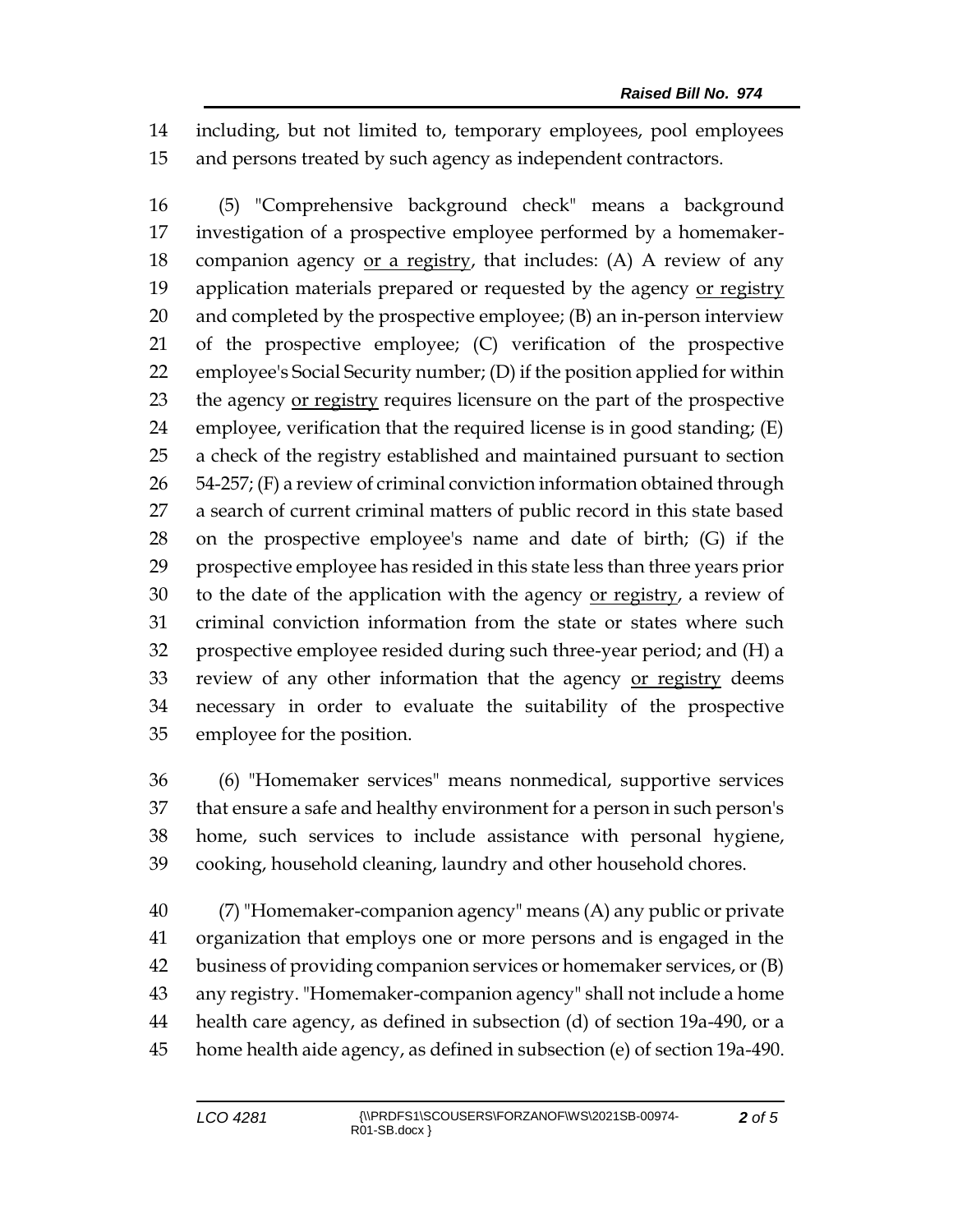(8) "Registry" means any person or entity engaged in the business of supplying or referring an **[**individual**]** employee to or placing an **[**individual**]** employee with a consumer to provide homemaker or companion services provided by such **[**individual**]** employee, when the **[**individual**]** employee providing such services is either (A) directly compensated as an employee, in whole or in part, by the consumer, or (B) treated, referred to or considered by such person or entity as an independent contractor.

- (9) "Service plan" means a written document provided by a homemaker-companion agency to a person utilizing services provided by such agency, that specifies the anticipated scope, type, frequency and duration of homemaker or companion services that are to be provided by such agency for the benefit of the person.
- Sec. 2. Section 20-679a of the general statutes is repealed and the following is substituted in lieu thereof (*Effective October 1, 2021*):

 (a) A registry that supplies, refers or places an **[**individual**]** employee with a consumer shall provide the consumer with a written notice, to be signed by the consumer, specifying the legal liabilities of such registry to the **[**individual**]** employee supplied or referred to or placed with the consumer. Such notice shall be given to the consumer before the commencement of services and such services shall not commence until the registry receives a signed copy of the notice from the consumer, unless a bona fide emergency exists and such registry details the specific nature of the emergency on a form approved by the department and signed by the consumer or an authorized representative of the consumer. If a bona fide emergency exists, the registry shall provide such notice not later than four calendar days after the date on which it supplies, refers or places an **[**individual**]** employee with a consumer. If the registry maintains an Internet web site, a sample of the notice shall be posted on such Internet web site.

 (b) Each notice provided to a consumer pursuant to subsection (a) of this section shall be written in boldface type and plain language and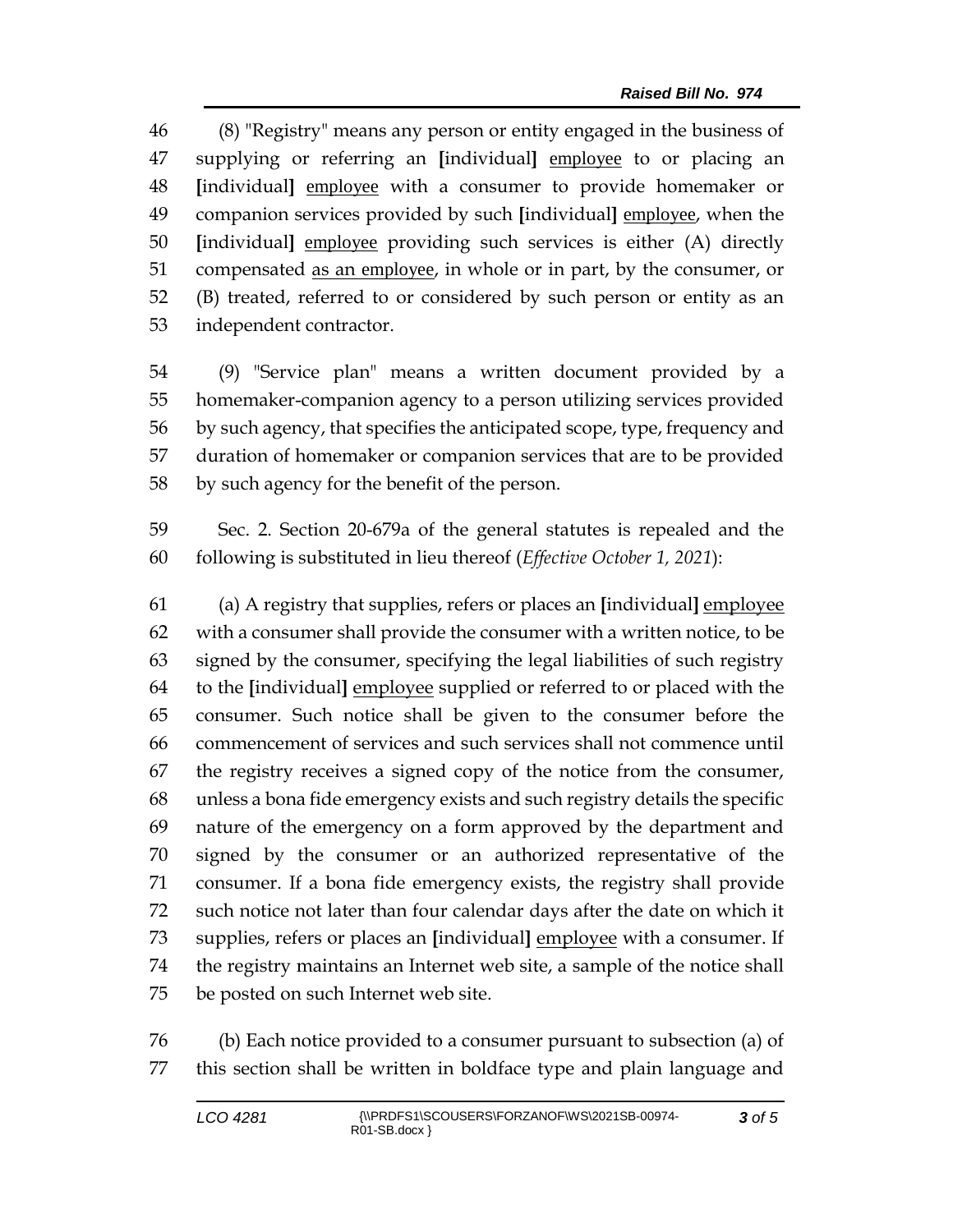shall comply with the plain language standard detailed in section 42- 152. Such notice shall include a statement identifying the registry as an employer, joint employer, leasing employer or nonemployer, as applicable, along with a statement advising the consumer he or she may be considered an employer under law and, if that is the case, the consumer may be **[**held**]** (1) responsible for the payment of federal and state taxes, Social Security, overtime and minimum wage, unemployment, workers' compensation insurance payments and any other applicable payment required under state or federal law; (2) responsible to report compensation paid to employees to the Internal Revenue Service; and (3) legally liable for work-related injuries, including that employees shall be covered by workers' compensation insurance or other form of insurance. The notice shall also include a statement that the consumer should consult a financial, legal, accounting or tax professional if he or she is uncertain **[**about his or her responsibility for the payment of such taxes or payments**]** regarding his or her responsibilities for employees.

 (c) For purposes of this section, a homemaker-companion agency that supplies, refers or places an independent contractor with a consumer for the provision of companion or homemaker services shall be considered a registry, as defined in section 20-670, and shall be required to provide the consumer with a notice pursuant to subsection (a) of this section.

 Sec. 3. Section 305 of public act 19-117 is repealed and the following is substituted in lieu thereof (*Effective from passage*):

 For purposes of this section "covenant not to compete" means any contract or agreement **[**that restricts the right of an individual to provide**]** between an individual and a homemaker-companion agency, 105 registry or provider of home health services prohibiting such individual from providing homemaker, companion or home health services **[**(1) in any geographic area of the state for any period of time, or (2)**]** to a specific individual, or for a competing homemaker-companion agency, registry or provider of home health services, but does not include any private contract or agreement not to solicit or accept solicitation from